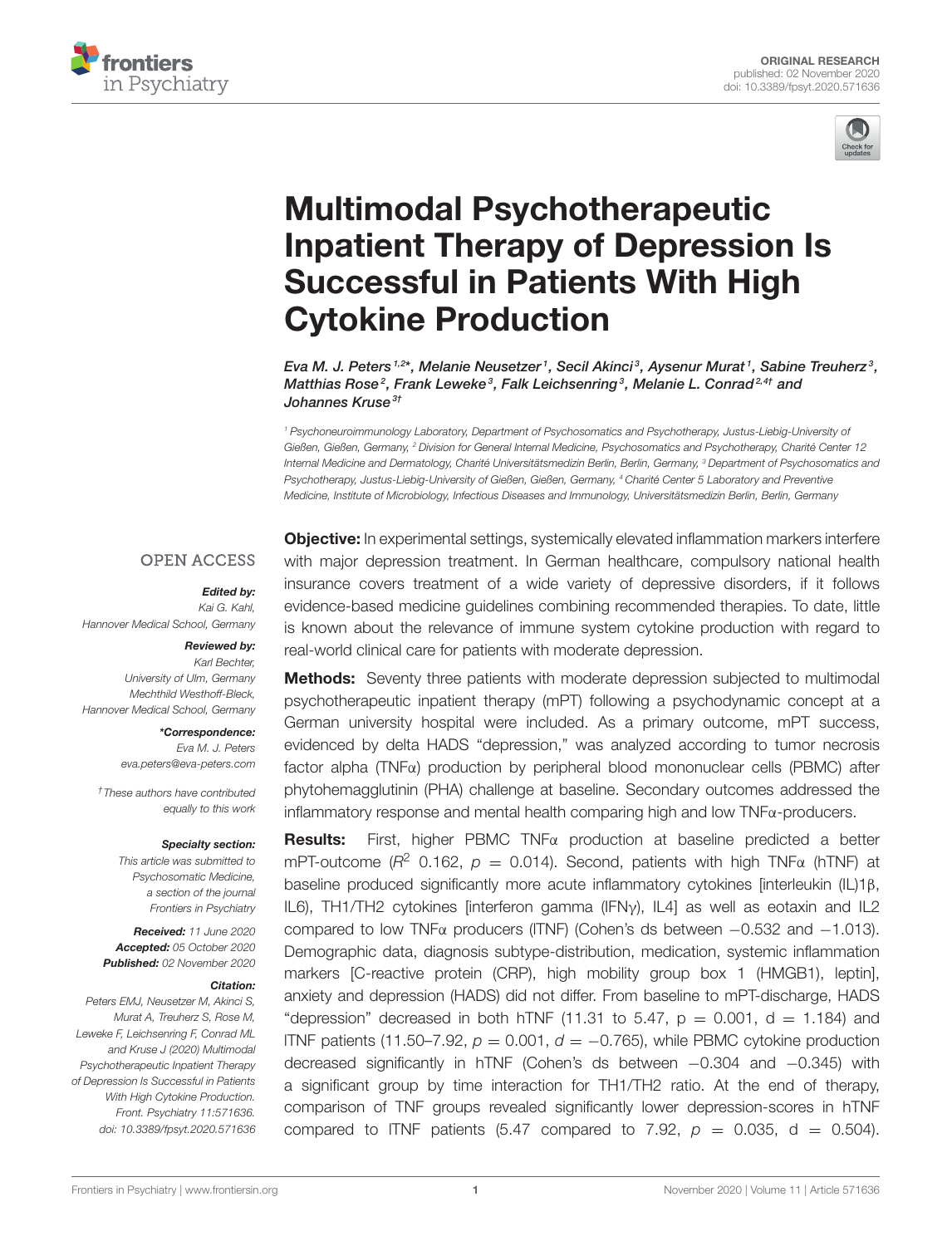**Conclusions:** Our study demonstrates successful treatment of depression in a clinical care setting using multimodal psychotherapy based on a psychodynamic concept following guideline recommendation. The greatest improvement in patient depression was linked to the highest production of TNFα by PBMCs at baseline. Our study contributes to the definition of patient subpopulations with differing cytokine responses that are related to succesful treatment of depression.

Keywords: multimodal psychotherapeutic inpatient therapy, stress, depression, tumor necrosis factor alpha (TNFα), inflammation

#### INTRODUCTION

The interaction between depression and inflammation is an intensely debated topic [\(1–](#page-10-0)[8\)](#page-11-0). Evidence is accumulating that stress-exaggerated inflammation can contribute to the development of depression and at the same time promote infections and non-communicable diseases such as autoimmune, metabolic or cardio-vascular disease [\(9](#page-11-1)[–14\)](#page-11-2). Such maladaptive inflammatory activity is therefore held partly responsible for the frequent co-morbidities that accompany depressive disorders and with the increased medical care required for respective patients. Since the growing number of co-morbid patients is a costly burden for health care systems worldwide, there is an urgent need to further clarify if inflammation interferes with treatment and if successful treatment of depression improves maladaptive inflammatory responses.

Present concepts of the role of inflammation in depression are based on randomized controlled trials employing mostly patients suffering from major depressive disorder [\(15\)](#page-11-3). In these studies, depression is associated at it's peak with high levels of general inflammation markers such as C-reactive protein (CRP) as well as high levels of pro-inflammatory cytokines such as tumor necrosis factor alpha (TNFα) and interleukin 6 (IL6). In a number of pharmacologic and behavioral studies, the successful treatment of depression resulted in simultaneous normalization of depression and cytokine levels [\(16](#page-11-4)[–22\)](#page-11-5). However, there is considerable variation in reports linking depression and inflammation [\(22\)](#page-11-5) and little is known about the effects in patients with moderate depression scores or the response to other treatment concepts. Due to the observation that patients with major depression and high levels of inflammation markers appear to be more resistant to pharmacologic or behavioral treatment [\(11,](#page-11-6) [20,](#page-11-7) [22](#page-11-5)[–26\)](#page-11-8), this topic warrants further investigation of the role of inflammation in different therapeutic approaches and patient subpopulations.

Some of the variation observed between studies may be accounted for by the types of inflammatory molecules measured and the sampling material employed. For instance, many studies employed CRP measurement in serum or plasma. Increased CRP levels in depression is a rather late event and marks a persistent pro-inflammatory state. Prior to the development of a proinflammatory state the examination of peripheral mononuclear cell (PBMC) cytokine production is an excellent method to measure pro-inflammatory immune responses. These cells can be extracted from patient blood samples and challenged ex vivo by immune activators such as phytohaemagglutinin (PHA) to study, if the immune response to challenge is hyper-reactive. Among the cytokines released by PBMCs, several studies have revealed the importance of TNFα as a possible early biomarker for immune system hyper-reactivity in depressed patients. TNFα was shown in a meta-analysis to interfere with depression treatment success more frequently than other cytokines [\(20\)](#page-11-7). TNFα was also shown to participate both in innate and adaptive immune responses that are disrupted in depressed patients with noncommunicable disease. In addition, this cytokine can interact with the hypothalamus pituitary adrenal stress axis to modulate cortisol release with consequences for the immune response [\(27\)](#page-11-9). Finally, biologics that neutralize TNFα activity were among the first anti-inflammatory medications established, and are now respected for their effectiveness, relative safety and antidepressant effect [\(21,](#page-11-10) [28\)](#page-11-11). TNFα may therefore be a useful lead marker for the study of depression treatment effects on immune system excitability.

Randomized controlled trials are best praxis to study treatment success [\(29\)](#page-11-12). In mental health research, they commonly follow a single therapeutic concept and are tailored to treat a specific mental condition in a selected outpatient population. This approach is highly efficient to prove the efficacy of the therapeutic concept in question for a defined aspect of mental health. In reality, however, patient's health issues are often multi-dimensional. In routine clinical care settings this issue is met by the combination of therapeutic approaches recommended by evidence-based medicine guidelines. Within the framework of the compulsory national health insurance of the German healthcare system for example, psychotherapy is covered by insurance companies if the hospital adheres to consensus recommendations as well as a defined treatment schedule [\(30–](#page-11-13)[34\)](#page-11-14). The resulting multimodal psychotherapeutic inpatient therapy (mPT) can be based on the behavioral orientation as well as the psychodynamic orientation. It is mandatory that it comprises at least three individual and group psychotherapy sessions per week in combination with at least one session of physiotherapy, art therapy and music therapy. In addition, it is mandatory that patients receive 24 h medical care, interact with specialized nurses at least three times a day, and interact with a multi-professional supervised team of doctors and psychotherapists at least once a day. In psychosomatic medicine, mPT is often given to patients with moderate depression for which sufficient ambulatory care is not available, or depression that can be expected to improve in a psychotherapeutic setting after removal from a patients home environment. There is,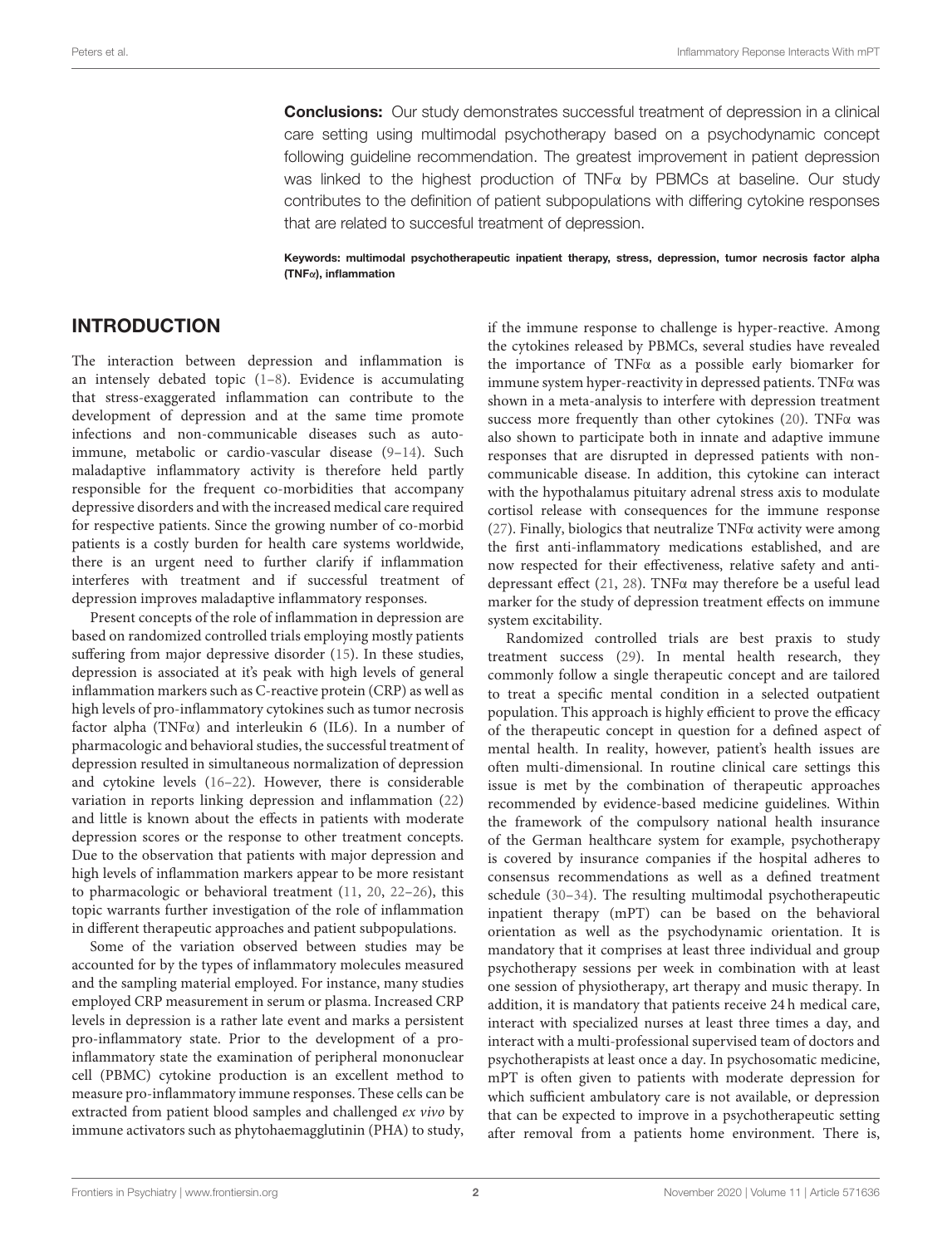however, a distinct lack of studies that address the effects of mPT and it's interaction with inflammation [\(14,](#page-11-2) [16,](#page-11-4) [35\)](#page-11-15).

Taken together, the interaction between moderate depression and inflammation in a routine clinical care setting focussing on the psychodynamic concept has yet to be studied [\(14,](#page-11-2) [16,](#page-11-4) [35–](#page-11-15)[37\)](#page-11-16). In the present naturalistic study, PBMC cytokine production after PHA challenge was therefore analyzed in 73 patients with the primary diagnosis ICD10 F32.1/2 or F33.1/2 that received mPT at a university hospital with psychodynamic orientation. Prediction of mPT outcome by baseline PBMC cytokine production was studied in order to learn if a potential hyper-reactivity of PBMC to PHA challenge can interfere with the treatment. In addition, patients were categorized at baseline into high TNFα-producers (hTNF) or low TNFα-producers (lTNF) to illustrate treatment effects, and three analyses were performed using this design: baseline differences between hTNF and lTNF groups, changes over time in response to therapy within each TNFα group, and differences in mPT outcome between hTNF and lTNF patients.

#### MATERIALS AND METHODS

#### Ethical Considerations and Recruitment of **Participants**

A naturalistic study was conducted in accordance with the Code of Ethics of the World Medical Association (Declaration of Helsinki) and approved by the ethics committee of the Justus-Liebig University, Gießen, Germany. Recruitment and assessment of study volunteers followed standardized procedures. Briefly, all patients successively admitted to the department of psychosomatic medicine at the Justus-Liebig-University in Gießen, Germany for mPT between December 2011 and February 2014 were asked permission to take a blood sample and to self-report stress and mental health. All enrolled patients provided written informed consent. We analyzed patients with depression according to ICD-10 diagnostic criteria, defined by F32.1/2 depressive episode and F33.1/2 recurrent depressive disorder. None of the patients had additional diagnosis of anxiety disorders or post traumatic stress disorder. Patients in inpatient treatment were allowed to continue with their pre-admission medication and tea, coffee or nicotine consumption. Patients with alcohol and drug issues were only assigned to psychosomatic inpatient treatment if they had stopped consumption for a considerable time prior to hospital admission. Current substance dependency was a criterion for exclusion. Of the 250 patients treated during that time, patients with other diagnosis  $(N =$ 112), mPT <3 weeks or incomplete questionnaires ( $N = 49$ ), and patients with CRP higher than 14.93 mg/dl (indication of acute infection, mean+3 $\times$  sd all depressives T1,  $N = 6$ ) were excluded from the analysis. A remaining total of 73 patients were included in the analysis.

### Multimodal Psychotherapeutic Inpatient Therapy (mPT) Following a Psychodynamic Concept

The Department of Psychosomatics and Psychotherapy at the Justus Liebig University in Giessen is a German university hospital that has an inpatient unit, a day care center, and an outpatient clinic (including special outpatient clinics and a consultation and liaison service) treating approximately 400, 300, and 1,400 patients per year, respectively. The clinic follows a psychodynamic concept, complemented by targeted elements of behavioral therapy following a fixed weekly schedule. The therapeutic approach connects psychodynamic psychotherapybased individual and group therapy, psychoeducation, music therapy, art therapy, movement therapy including elements of qigong, learning theory-based behavioral training for active stress management, autogenic training, progressive muscle relaxation according to Jacobson and functional relaxation, social work, and medical treatment according to consensus guideline recommendations. The clinical and scientific activities of the clinic focus on the therapy of people with various psychosomatic disorders, functional physical complaints, pain, primarily physical illnesses with accompanying mental health problems (e.g., cancer, diabetes, skin diseases), life crises, depression, anxiety disorders, eating disorders and post-traumatic stress disorder. Patients' admission for psychotherapeutic inpatient treatment does not depend on the severity of their disease but is initiated when it is believed that sufficient disease control can only be achieved in the inpatient setting [\(32\)](#page-11-17). Besides the symptoms, the conditions that lead to symptom development, co-morbidities, treatment goals, motivation for treatment, structure of patient personality, professional, social and family situation, and the patient's treatment wishes are taken into account. In German psychosomatic medicine, these criteria often apply to patients with moderate depression and high psycho-social stress while patients with severe depression and suicidal ideation are mostly treated in psychiatric clinics.

#### Blood Sample Acquisition and Processing

Patients were asked to refrain from coffee, tea, nicotine or physical activity on the morning of blood collection. Blood samples were obtained between 8 and 9 o'clock in the morning on the first and last day of the hospital stay and immediately processed. Serum was obtained and stored at −80◦C for future analysis. PBMC were harvested by Ficoll separation, which allows for the isolation of all nucleated cells in the blood sample.  $1.25 \times 10^6$  PBMC per patient and timepoint were stimulated with phytohaemagglutinin (PHA, Sigma-Aldrich, St. Louis, MO, USA) in Aim V medium at 37°C/5% CO<sub>2</sub>. After 24 h of stimulation, supernatants were collected and stored at −80◦C for future analysis. PHA was chosen because it is a lectin from phaeseolus vulgaris, which is widely used in immunological studies to promote proliferation and provoke cytokine release from PBMC for example in depressive patients [\(38,](#page-11-18) [39\)](#page-11-19). PHA was also chosen, because it acts on a wide variety of cells of the immune system. Since distribution of PBMC subpopulations can differ greatly between individuals but all cell populations respond to a non-specific challenge, all PBMC can be expected to contribute to a potential hyperinflammatory response. For this reason, measurement of overall cytokine production by challenged PBMC illustrates the overall reactivity of a patient's immune cells in the circulation to such a challenge.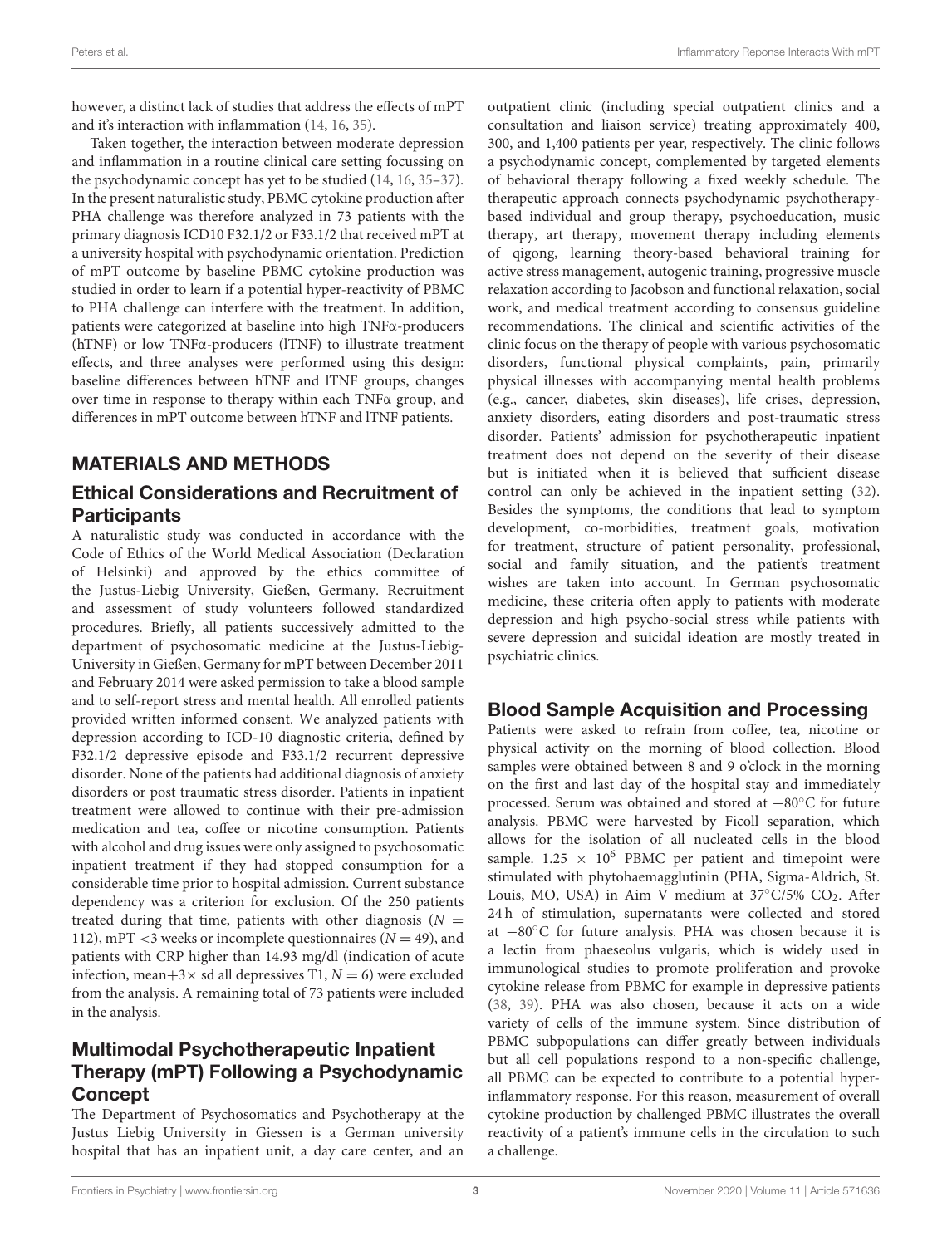#### Determination of Cytokines With Luminex xMap Technology in vitro

Cytokines in cell culture supernatant of all patients in the study were measured using a bio-plex pro human cytokine 11-plex assay (IL1β, IL2, IL4, IL5, IL6, IL10, IL12p70, IL17A, eotaxin, interferon gamma [IFNγ] and TNFα (Biorad Laboratories, Munich, Germany) optimized according to routine standard procedures by testing duplicates. To ensure optimal sample comparison, each 96 well plate for cytokine analysis contained samples from both patient groups and care was taken to include all time points from an individual on the same 96 well plate. The lower limit of detection (in pg/ml) and interassay coefficient of variation were as follows: IL1β: 0.6/8, IL2: 1.6/9, IL4: 0.7/8, IL5: 0.6/10, IL6: 2.6/11, IL10: 0.7/6, IL12p70: 3.5/6, IL17: 3.3/6, Eotaxin: 2.5/11, IFNγ: 6.4/9, TNFα: 6/6. The reliability of Biorad multiplex cytokine assays has been validated in the following publication [\(40\)](#page-11-20). A Bio-Plex 200 System was used as recommended by the manufacturer (Bio-Rad) and concentrations were calculated using Bio-Plex Manager Software 6.

### ELISA Determination of Broad Inflammation Markers

Enzyme-linked immunosorbent assay (ELISA) was used to detect serum levels of CRP, HMBG1, leptin. HMGB1 and leptin (IBL International GMBH, Hamburg, Germany) as recommended by the respective manufacturers. The intra-assay coefficients of variation for all reported ELISAs were <3% and all results measured were within the detection range.

#### Self-Report Assessment

The subscales "depression" and "anxiety" of the Hospital Anxiety and Depression Scale (HADS) were used to assess symptom load and delta HADS "depression" subtracting T2 from T1 levels to assess treatment success. Test quality criteria of the employed questionnaire are described in the following citation [\(41\)](#page-11-21).

#### Power Analysis

Power analysis for the main hypothesis was performed with G <sup>∗</sup>Power 3.1. We calculated the numbers of subjects that are needed to calculate a regression with a power of 0.80 at an a-level of 0.05 assuming a small to medium effect size of 0.1 as commonly found in quasi-experimental naturalistic studies in psychotherapy research. This resulted in a required power of  $N = 73$ .

#### Statistical Analysis

Statistics for Windows software (SPSS), version 24 (Armonk, NY, United States) was used for the statistical evaluation. The nominal item sex was converted into the dummy variables male  $= 1$ , female  $= 2$ . Missing cytokine values were replaced with the half of the lowest values when cytokines were detectable but below the quantification limit as recommended by the manufacturer (<10% of all measurements). For psychometric assessments, ordinal items were converted to a scale ranging from 0 to 100 points where applicable. The category "does not apply" and item non-response were coded as missing values. Logarithmic transformations to achieve approximately normal data distribution were performed where applicable.

To investigate the relationship between TNFα baseline production and mPT outcome defined as delta HADS "depression" (T1–T2), multiple linear regression models were used, controlling for potential confounders (e.g., age and sex) [\(42\)](#page-11-22). This allowed us to reject the null hypothesis that baseline TNFα levels are irrelevant for treatment outcome (see results section Ethical considerations and recruitment of participants).

In addition to the regression analysis, the Median-Split-Method was used to separate the participants into two categories according to PBMC TNFα production at baseline (T1) with the aim to illustrate characteristics of patients with high TNFα production and to learn what measurements besides the main outcome HADS 'depression' showed improvement after treatment in high TNFα producers. Ranking was hence done by a separate variable than the main outcome and based on data assessed prior to treatment rather than dividing the group in treatment responders and non-responders post-hoc. Participants with TNF $\alpha$  values >29.04 pg/ml were grouped as high TNF $\alpha$ producers (hTNF) and all others as low TNFα producers (lTNF). All metric values were calculated as mean and standard deviation (sd) per group and time point. According to group assignment, baseline analysis of differences in socio-demographic and clinical data between the lTNF and hTNF groups was done by Chi-X2- Test for ordinal data and by Mann–Whitney U-test for metric data. For hTNF and lTNF, group comparisons of laboratory and self-report data at baseline and after mPT, Students t-tests for independent samples were used. To compare mean values of laboratory and self-report data at baseline and after therapy within the groups, paired  $t$ -tests with repeated measures were used. As TNFα was not the main outcome and a Median and not a Mean Split was performed, regression to the mean was not considered an issue with respect to the main outcome HADS "depression" and all other measures besides TNFα. Because of the small number of participating patients, a bootstrapping technique was used to test for the significance of all *t*-tests. This treats a given sample as the population using intensive computer resampling (1,000 sampling) [\(43,](#page-12-0) [44\)](#page-12-1).  $P < 0.05$  were considered significant. Effect sizes were computed using Cohen's d.

<span id="page-3-0"></span>TABLE 1 | Prediction of ΔHADS "depression" by Log TNFα. Uni- and multivariate regression analysis in confounder controlled models.

|       | Model I* | Model II** | Model III*** |  |
|-------|----------|------------|--------------|--|
|       | (1, 68)  | (4, 68)    | (6, 64)      |  |
| F     | 5.315    | 2.501      | 1.866        |  |
| $R^2$ | 0.075    | 0.135      | 0.162        |  |
| B     | $-0.828$ | $-0.865$   | $-0.928$     |  |
| Beta  | $-0.271$ | $-0.283$   | $-0.321$     |  |
| p     | 0.024    | 0.022      | 0.014        |  |

\*Unadjusted; \*\*adjusted for BMI, sex, age; \*\*\*adjusted for BMI, sex, age, diagnosis, treatment with anti-depressants.

All values, which have a  $p < 0.05$  are printed bold to highlight significant differences.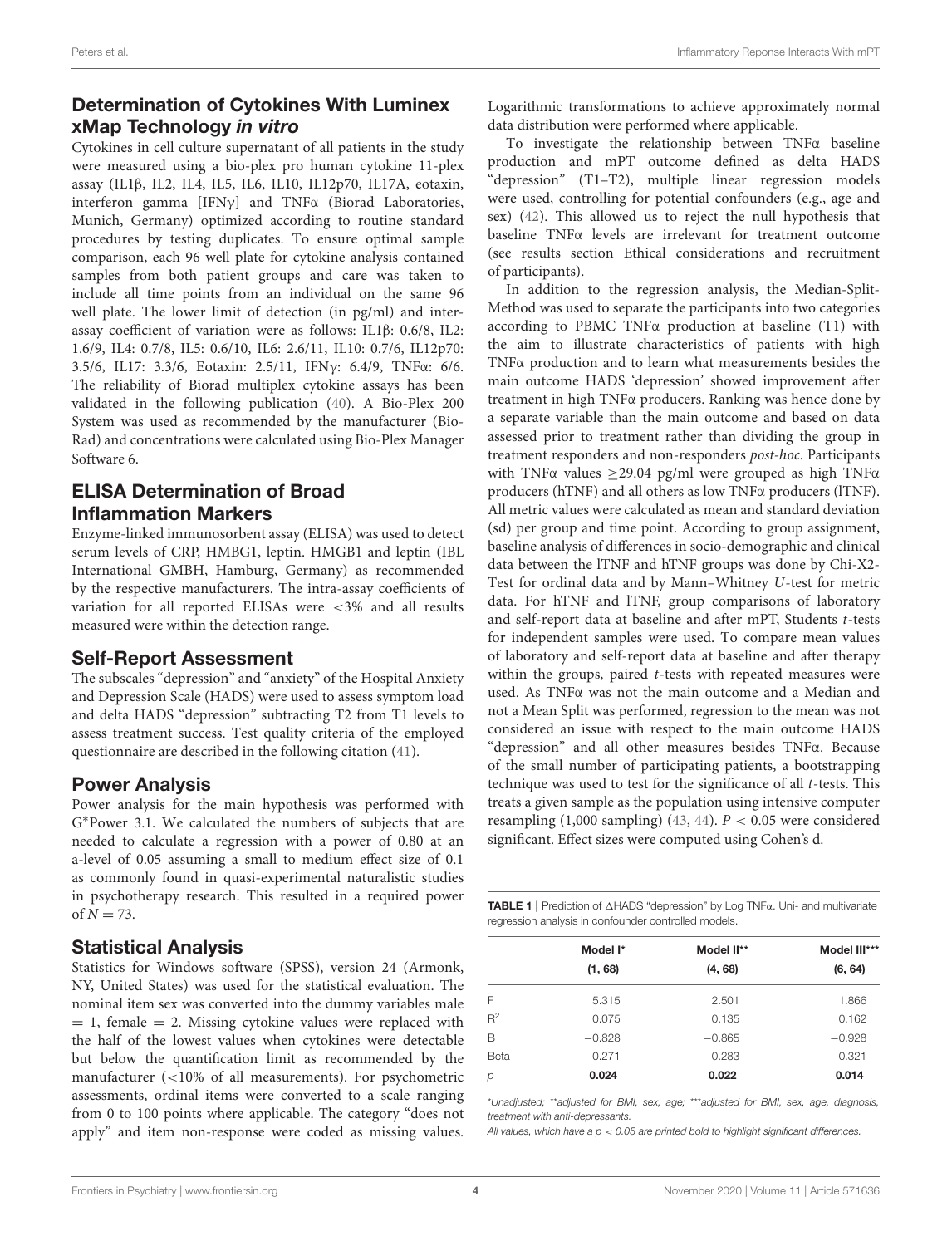To analyse potential interactions between developments over time in the two subgroups, two way ANOVAs were calculated.

#### RESULTS

#### Is Baseline TNFα Associated With mPT Outcome?

We found that baseline TNFα production of PBMC in response to PHA challenge predicted mPT outcomes, and higher logTNFα at T1 (baseline) predicted higher improvement of HADS "depression" (delta HADS "depression" = T2 (discharge) scores—T1 (admission) scores) in the total patient sample. This analysis proved to be robust with respect to various confounders included in three different models (for details on models see legend to **[Table 1](#page-3-0)**). However, the  $R^2$  was relatively low in all models (**[Table 1](#page-3-0)**). High IFNγ and IL10 also predicted better HADS "depression" outcome, albeit with lower  $R^2$  than TNF $\alpha$  in the confounder controlled model (not shown). Other cytokines and general inflammation markers (CRP, HMGB1, leptin) did not predict outcome (not shown) whereby the levels of general inflammation markers were generally low.

### Do Depressive Patients With High TNFα Production at Baseline Differ From Patients With Low Baseline TNFα Production With Respect to General Population Characteristics?

Further analysis was conducted after splitting the sample into hTNF and lTNF patients. The question was, if hTNF showed e.g., higher BMI or lower socio-educational status as reported in other studies reporting a pro-inflammatory status in depression. Concerning baseline data at admission, no differences between the groups were detected with respect to diagnosis subtype distribution (ICD10 F32.1/2, F33.1/2), weeks of mPT, age, sex, BMI, family situation, or education. Also, no difference was found with respect to medication, which was generally low in both groups (e.g., only 10/37 and 15/36 took anti-depressants) (**[Table 2](#page-4-0)**). Hence, clinically hTNF and lTNF groups were not discernable prior to therapy.

### Do Depressive Patients With High TNF $\alpha$ Production at Baseline Differ From Patients With Low Baseline TNFα Production With Respect to Inflammation and Mental Health Markers?

The first question here was, if hTNF patients showed a general hyper-responsiveness to PHA challenge, or if certain aspects of the immune response such as acute inflammatory markers were selectively upregulated, as suggested by a number of previous studies on pro-inflammatory cytokines in depression. Depressive patients in the hTNF group showed significantly higher PBMC cytokine production than the lTNF group. Significantly increased cytokine levels in hTNF patients with medium to high effect sizes included IL1β and IL6 (acute inflammatory cytokines), IFN $\gamma$  [Thelper cell type (TH) 1 cytokine], IL17A (TH17 cytokine), IL4 (TH2 cytokine), eotaxin (eosinophilic inflammation), and IL2 (regulation of inflammation) (**[Table 3A](#page-5-0)**). However, with respect to general markers of pro-inflammatory status (serum CRP,

<span id="page-4-0"></span>

|  |  |  |  | TABLE 2   Baseline comparison of socio-demographic and clinical data*. |  |  |  |
|--|--|--|--|------------------------------------------------------------------------|--|--|--|
|--|--|--|--|------------------------------------------------------------------------|--|--|--|

| Parameter    | <b>Details</b><br>(N hTNF/N ITNF)   | <b>hTNF</b><br>(high PBMC TNF production group) | <b>ITNF</b><br>(low PBMC TNF production group) | (Comparison of means<br>as indicated in legend) |  |
|--------------|-------------------------------------|-------------------------------------------------|------------------------------------------------|-------------------------------------------------|--|
|              |                                     | Mean (sd)                                       | Mean (sd)                                      | р                                               |  |
| Age          |                                     | 43.47 (12.67)                                   | 38.38 (12.46)                                  | 0.086                                           |  |
| Sex          | male (36/37)                        | 13 (36.1%)                                      | 11 (29.7%)                                     | 0.80                                            |  |
|              | female (36/37)                      | 23 (63.9%)                                      | 26 (70.3%)                                     |                                                 |  |
| <b>BMI</b>   |                                     | 26.56 (5.74)                                    | 26.69 (7.74)                                   | 0.90                                            |  |
| Family       | in partnership (35/35)              | 23 (65.7%)                                      | 22 (62.9%)                                     | 0.80                                            |  |
|              | married (35/36)                     | 11 (31.4%)                                      | 11 (30.6%)                                     | 0.79                                            |  |
|              | with children (35/36)               | 22 (62.9%)                                      | 20 (55.6%)                                     | 0.47                                            |  |
| Education    | secondary modern school (35/36)     | 10 (28.6%)                                      | $9(25.0\%)$                                    | 0.59                                            |  |
|              | junior high school (35/36)          | 14 (40.00%)                                     | 16 (44.4%)                                     | 0.63                                            |  |
|              | university-entrance diploma (35/36) | 11 (31.4%)                                      | 11 (30.6%)                                     | > 0.99                                          |  |
| Diagnosis    | F32.1 (36/37)                       | 35 (97.2%)                                      | 36 (97.3%)                                     | > 0.99                                          |  |
|              | F33.2 (36/37)                       | $1(2.8\%)$                                      | 1(2.7%)                                        |                                                 |  |
| Weeks of mPT |                                     | 7.37(2.34)                                      | 6.73(2.30)                                     | 0.35                                            |  |
| Medication   | tranquilizer (36/37)                | $2(5.6\%)$                                      | $0(0.0\%)$                                     | 0.15                                            |  |
|              | anti-depressants (36/37)            | 15 (41.7%)                                      | 10 (27.0%)                                     | 0.077                                           |  |
|              | neuroleptics (36/37)                | $0(0.0\%)$                                      | 1(2.7%)                                        | 0.32                                            |  |
|              | opiods (36/37)                      | $0(0.0\%)$                                      | $0(0.0\%)$                                     | $\overline{\phantom{m}}$                        |  |
|              | NSAR (36/37)                        | $4(11.1\%)$                                     | $3(8.1\%)$                                     | 0.69                                            |  |
|              | anti-epileptics (36/37)             | $2(5.6\%)$                                      | $3(8.1\%)$                                     | 0.64                                            |  |
|              | other (36/37)                       | 20 (55.6%)                                      | 15 (40.5%)                                     | 0.23                                            |  |
|              |                                     |                                                 |                                                |                                                 |  |

\*Metric data were compared by Mann–Whitney U-test, ordinal data by Chi-X2-Test.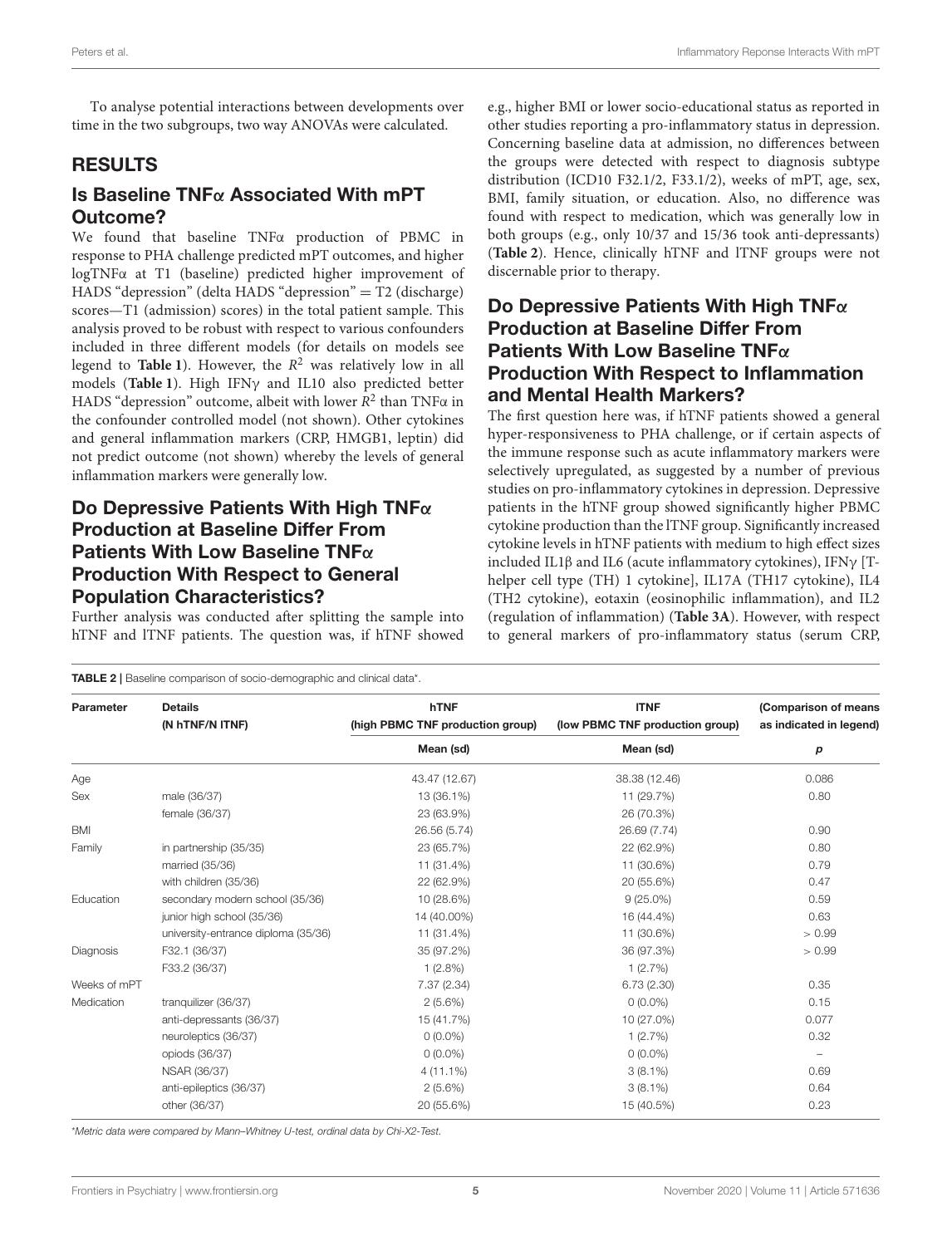HMGB1, and leptin), no significant difference was seen between hTNF and lTNF groups and CRP levels were generally low and in the non-pathologic range though a tendency toward a slightly higher CRP was present in hTNF (**[Table 3B](#page-5-0)**).

Second, we wanted to know, if hTNF patients were suffering from more depressive symptoms. Using a representative selfreport instrument to assess mental health in the dimensions anxiety and depression (HADS), no significant differences were found between hTNF and lTNF patients with respect to disease severity at baseline and the mean in both groups corresponded to moderate depression [\(45,](#page-12-2) [46\)](#page-12-3) (**[Table 3C](#page-5-0)**).

### Do Markers of Inflammation and Mental Health Change Over Time in Response to mPT?

Here we were interested to learn about improved outcomes with respect to PBMC cytokine production and mental health. From the beginning to the end of therapy, hTNF patients showed a decrease in all measured PBMC cytokines, with significant reductions in IFNγ, IL4 and eotaxin (**[Table 4A](#page-6-0)**). In lTNF patients we observed significant differences in the TH1/TH2 ratio. With respect to broad markers of inflammation (CRP, HMGB1, and leptin), no significant changes were seen in the total group or in either hTNF or lTNF patients from the beginning to the end of therapy (**[Table 4B](#page-6-0)**). Finally, symptoms of anxiety and depression (HADS) improved highly significantly in both hTNF and lTNF groups from the beginning to the end of therapy, whereby larger effect sizes were observed in the hTNF group  $(d = 1.1-1.3)$ than the lTNF group  $(d = 0.6-0.9)$  (**[Table 4C](#page-6-0)**). Additionally we performed a two way ANOVA analysis of key immune measures. This revealed a significant time by group interaction for TNFα and TH1/TH2 ratios (**[Figure 1](#page-8-0)**).

## Does Depression at Discharge Differ Between TNF Groups?

Finally, we wanted to know the extent to which inflammation markers and mental health improved in hTNF and lTNF. After therapy, differences between hTNF and lTNF groups could no longer be detected with respect to cytokines (**[Table 5A](#page-9-0)**), while broad markers of inflammation remained without difference

<span id="page-5-0"></span>TABLE 3 | Baseline comparison of hTNF and lTNF depressive patients\*.

|                     |                                                       | hTNF<br>(high PBMC TNF<br>production group)<br>$(N = 36)$ | <b>ITNF</b><br>(low PBMC TNF<br>production group)<br>$(N = 37)$ |         |          |
|---------------------|-------------------------------------------------------|-----------------------------------------------------------|-----------------------------------------------------------------|---------|----------|
|                     |                                                       | Mean (sd)                                                 | Mean (sd)                                                       | p       | d        |
|                     | A: Cytokines produced by PHA stimulated PBMC          |                                                           |                                                                 |         |          |
|                     | Acute inflammatory response cytokines                 |                                                           |                                                                 |         |          |
|                     | $TNF\alpha$ (pq/ml)                                   | 282.47 (488.33)                                           | 13.94 (7.54)                                                    | 0.001   | $-0.783$ |
|                     | $IL1\beta$ (pg/ml)                                    | 44.99 (114.05)                                            | 2.40(3.08)                                                      | 0.026   | $-0.532$ |
|                     | $IL6$ (pg/ml)                                         | 1,371.99 (3,171.64)                                       | 51.69 (120.81)                                                  | 0.014   | $-0.592$ |
|                     | NK and TH1 cell promoting cytokines                   |                                                           |                                                                 |         |          |
|                     | IL12p70 (pg/ml)                                       | 3.92(5.36)                                                | 2.21(2.11)                                                      | 0.076   | $-0.422$ |
| TH1 cytokines       |                                                       |                                                           |                                                                 |         |          |
|                     | $IFNY$ (pg/ml)                                        | 55.82 (78.37)                                             | 3.65(6.20)                                                      | < 0.001 | $-0.945$ |
| TH17 cytokines      |                                                       |                                                           |                                                                 |         |          |
|                     | IL17A (pg/ml)                                         | 9.64(13.60)                                               | 1.47(3.42)                                                      | 0.001   | $-0.828$ |
| TH2 cytokines       |                                                       |                                                           |                                                                 |         |          |
|                     | IL4 (pg/ml)                                           | 0.90(1.37)                                                | 0.05(0.11)                                                      | < 0.001 | $-0.879$ |
|                     | $IL5$ (pg/ml)                                         | 1.02(1.62)                                                | 0.64(0.63)                                                      | 0.18    | $-0.313$ |
|                     | Eosinophil chemotactic cytokines                      |                                                           |                                                                 |         |          |
|                     | Eotaxin (pg/ml)                                       | 7.02(8.13)                                                | 1.14(1.54)                                                      | < 0.001 | $-1.013$ |
|                     | Inflammation regulating cytokines                     |                                                           |                                                                 |         |          |
|                     | $IL2$ (pg/ml)                                         | 14.63 (22.39)                                             | 2.14(2.73)                                                      | 0.001   | $-0.789$ |
|                     | $IL10$ (pg/ml)                                        | 9.16(24.83)                                               | 1.36(0.90)                                                      | 0.060   | $-0.447$ |
|                     | B: Broad biomarkers of systemic inflammation in serum |                                                           |                                                                 |         |          |
|                     | CRP (mg/dl)                                           | 2.16(3.00)                                                | 1.12(1.67)                                                      | 0.078   | $-0.429$ |
|                     | HMGB1 (ng/ml)                                         | 3.54(3.17)                                                | 3.53(2.63)                                                      | 0.87    | $-0.005$ |
|                     | Leptin (ng/ml)                                        | 10.93 (8.40)                                              | 13.15 (14.80)                                                   | 0.50    | 0.184    |
| C: Self-report data |                                                       |                                                           |                                                                 |         |          |
| <b>HADS</b>         | "Summary score"                                       | 22.38 (7.85)                                              | 22.20 (6.65)                                                    | 0.73    | $-0.025$ |
|                     | "Anxiety"                                             | 11.05 (4.60)                                              | 10.70 (4.24)                                                    | 0.86    | $-0.079$ |
|                     | "Depression"                                          | 11.32 (4.56)                                              | 11.50 (4.21)                                                    | 0.86    | 0.041    |

\*Metric data were compared by students t-test for independent samples with bootstrap method (1,000 sampling). Please note that the cut-off for moderate depression is 11, the cut-off for major depressive disorder is 14/15 (45; 46).

All values, which have a  $p < 0.05$  are printed bold to highlight significant differences.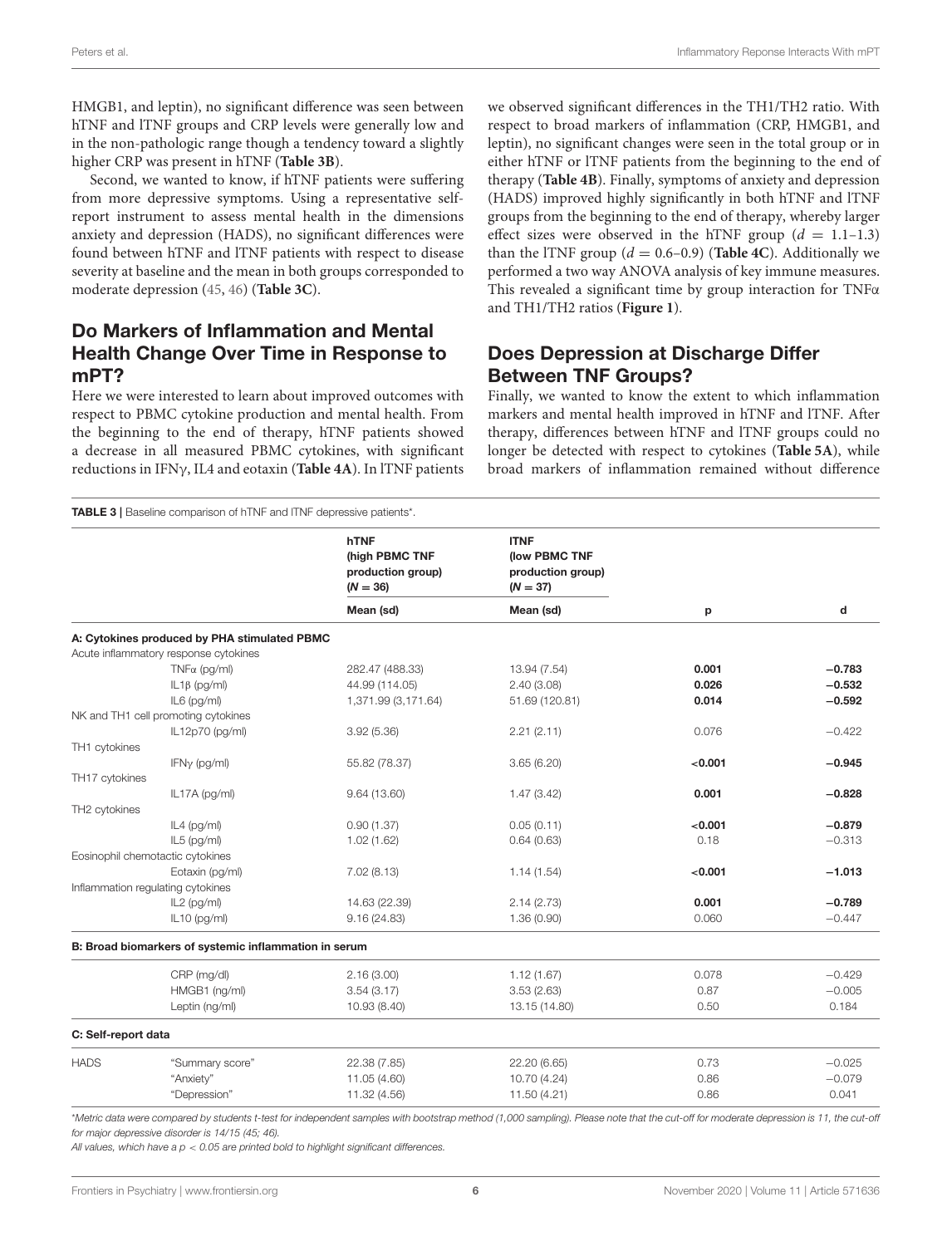<span id="page-6-0"></span>TABLE 4 | Timewise comparison of baseline vs. mPT outcome in hTNF and lTNF groups\*.

| A: Cytokines produced by<br><b>PHA stimulated PBMC</b>   | <b>Timepoint 1</b><br>(admission) | <b>Timepoint 2</b><br>(discharge) |       |          |
|----------------------------------------------------------|-----------------------------------|-----------------------------------|-------|----------|
| <b>hTNF (high PBMC TNF</b><br>production group)          | Mean (sd)                         | Mean (sd)                         | р     | d        |
| Acute inflammatory response cytokines                    |                                   |                                   |       |          |
| TNF $\alpha$ (pg/ml)                                     | 282.47 (488.33)                   | 83.59 (188.68)                    | 0.056 | $-0.285$ |
| $IL1\alpha$ (pg/ml)                                      | 44.99 (114.05)                    | 22.70 (91.07)                     | 0.40  | $-0.134$ |
| $IL6$ (pg/ml)                                            | 1,371.99 (3,171.64)               | 1,011.31 (3,636.72)               | 0.69  | $-0.077$ |
| NK and TH1 cell promoting cytokines                      |                                   |                                   |       |          |
| IL12p70 (pg/ml)                                          | 3.92(5.36)                        | 2.61(2.01)                        | 0.18  | $-0.185$ |
| <b>TH1 cytokines</b>                                     |                                   |                                   |       |          |
| $IFNY$ (pg/ml)                                           | 55.82 (78.37)                     | 20.53 (53.73)                     | 0.029 | $-0.328$ |
| <b>TH17 cytokines</b>                                    |                                   |                                   |       |          |
| IL17A (pg/ml)                                            | 9.64 (13.60)                      | 4.59 (11.07)                      | 0.077 | $-0.278$ |
| TH2 cytokines                                            |                                   |                                   |       |          |
| $IL4$ (pg/ml)                                            | 0.90(1.37)                        | 0.34(0.90)                        | 0.038 | $-0.306$ |
| $IL5$ (pg/ml)                                            | 1.02(1.62)                        | 0.93(2.01)                        | 0.79  | $-0.045$ |
| Eosinophil chemotactic cytokines                         |                                   |                                   |       |          |
| Eotaxin (pg/ml)                                          | 7.02 (8.13)                       | 3.34(5.74)                        | 0.032 | $-0.320$ |
| Inflammation regulating cytokines                        |                                   |                                   |       |          |
| IL2 (pg/ml)                                              | 14.63 (22.39)                     | 4.11(5.26)                        | 0.070 | $-0.389$ |
| $IL10$ (pg/ml)                                           | 9.16 (24.83)                      | 3.65(8.40)                        | 0.33  | $-0.160$ |
| TH1/TH2-ratio                                            |                                   |                                   |       |          |
| $IFN\gamma/IL10*$                                        | 12.66 (14.66)                     | 5.77 (7.56)                       | 0.023 | $-0.345$ |
| ITNF (low PBMC TNF production group)                     |                                   |                                   |       |          |
| Acute inflammatory response cytokines                    |                                   |                                   |       |          |
| TNF $\alpha$ (pg/ml)                                     | 13.94 (7.54)                      | 148.69 (657.27)                   | 0.38  | 11.733   |
| $IL1\beta$ (pg/ml)                                       | 2.40 (3.08)                       | 34.29 (119.83)                    | 0.24  | 7.145    |
| $IL6$ (pg/ml)                                            | 51.69 (120.81)                    | 1,139.04 (3,933.74)               | 0.22  | 6.333    |
| NK and TH1 cell promoting cytokines                      |                                   |                                   |       |          |
| IL12p70 (pg/ml)                                          | 2.21(2.11)                        | 2.89(2.88)                        | 0.15  | 0.305    |
| <b>TH1 cytokines</b>                                     |                                   |                                   |       |          |
| $\textsf{IFN}\gamma$ (pg/ml)                             | 3.65(6.20)                        | 26.99 (72.98)                     | 0.17  | 2.585    |
| <b>TH17 cytokines</b>                                    |                                   |                                   |       |          |
| IL17A (pg/ml)                                            | 1.47(3.42)                        | 5.41 (12.91)                      | 0.13  | 0.845    |
| TH2 cytokines                                            |                                   |                                   |       |          |
| $IL4$ (pg/ml)                                            | 0.05(0.11)                        | 0.46(1.22)                        | 0.14  | 2.572    |
| $IL5$ (pg/ml)                                            | 0.64(0.63)                        | 0.91(1.01)                        | 0.052 | 0.520    |
| Eosinophil chemotactic cytokines                         |                                   |                                   |       |          |
| Eotaxin (pg/ml)                                          | 1.14(1.54)                        | 4.34 (7.76)                       | 0.072 | 1.358    |
| Inflammation regulating cytokines                        |                                   |                                   |       |          |
| $IL2$ (pg/ml)                                            | 2.14(2.73)                        | 3.48(5.48)                        | 0.11  | 0.491    |
| $IL10$ (pg/ml)                                           | 1.36(0.90)                        | 3.93(10.97)                       | 0.37  | 2.040    |
| TH1/TH2-ratio                                            |                                   |                                   |       |          |
| $IFN\gamma/IL10*$                                        | 3.40 (7.04)                       | 6.84(9.63)                        | 0.016 | 0.553    |
| B: Broad biomarkers of systemic<br>inflammation in serum | <b>Timepoint 1</b><br>(admission) | <b>Timepoint 2</b><br>(discharge) |       |          |
| <b>hTNF (high PBMC</b><br><b>TNF production group)</b>   | mean (sd)                         | mean (sd)                         | р     | d        |
|                                                          |                                   |                                   |       |          |
| CRP (mg/dl)                                              | 2.16 (3.00)                       | 2.13(3.97)                        | 0.96  | $-0.012$ |
| HMGB1                                                    | 3.55(3.18)                        | 3.49(2.61)                        | 0.87  | $-0.025$ |
| Leptin                                                   | 10.93 (8.40)                      | 11.34 (8.61)                      | 0.59  | 0.094    |

(Continued)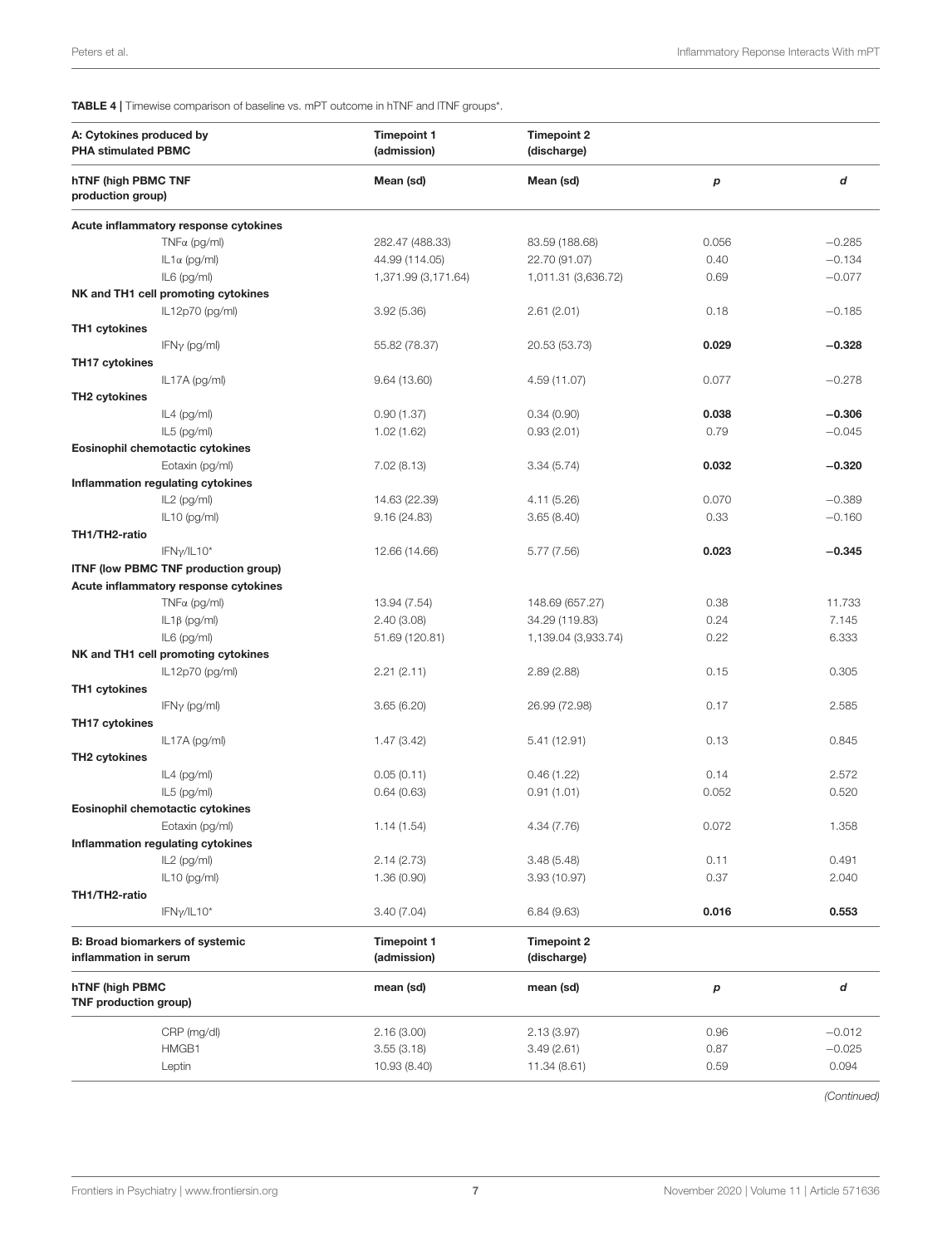#### TABLE 4 | Continued

|                                                | B: Broad biomarkers of systemic<br>inflammation in serum | <b>Timepoint 1</b><br>(admission) | <b>Timepoint 2</b><br>(discharge) |       |          |
|------------------------------------------------|----------------------------------------------------------|-----------------------------------|-----------------------------------|-------|----------|
| <b>ITNF (low PBMC TNF</b>                      |                                                          |                                   |                                   |       |          |
| production group)                              |                                                          |                                   |                                   |       |          |
|                                                | CRP (mg/dl)                                              | 1.15(1.67)                        | 1.27(1.80)                        | 0.46  | 0.133    |
|                                                | HMGB1                                                    | 3.43(2.66)                        | 2.99(2.35)                        | 0.17  | $-0.209$ |
|                                                | Leptin                                                   | 12.84 (14.72)                     | 13.59 (13.08)                     | 0.37  | 0.150    |
| C: Self-report data                            |                                                          | <b>Timepoint 1</b><br>(admission) | <b>Timepoint 2</b><br>(discharge) |       |          |
| production group)                              | <b>hTNF (high PBMC TNF</b>                               | mean (sd)                         | mean (sd)                         | p     | d        |
| <b>HADS</b>                                    | "Summary score"                                          | 22.38 (7.85)                      | 12.15 (8.80)                      | 0.001 | $-1.299$ |
|                                                | "Anxiety"                                                | 11.05 (4.60)                      | 6.68(4.82)                        | 0.001 | $-1.135$ |
|                                                | "Depression"                                             | 11.31 (4.56)                      | 5.47(4.67)                        | 0.001 | $-1.184$ |
| <b>ITNF (low PBMC TNF</b><br>production group) |                                                          |                                   |                                   |       |          |
| <b>HADS</b>                                    | "Summary score"                                          | 22.20 (6.65)                      | 15.38 (7.97)                      | 0.001 | $-0.899$ |
|                                                | "Anxiety"                                                | 10.70 (4.24)                      | 7.46 (3.74)                       | 0.002 | $-0.693$ |
|                                                | "Depression"                                             | 11.50 (4.21)                      | 7.92(5.04)                        | 0.001 | $-0.765$ |

\*Admission levels were compared to demission levels. Metric data were compared by paired t-test for independent samples with bootstrap method (1,000 sampling). All values, which have a  $p < 0.05$  are printed bold to highlight significant differences.

(**[Table 5B](#page-9-0)**). By contrast, the HADS "depression" score was significantly lower in hTNF patients compared to lTNF patients, which remained close to moderate depression cut-off (**[Table 5C](#page-9-0)**).

#### **DISCUSSION**

We report a significant response to multimodal psychotherapeutic inpatient therapy (mPT) following a psychodynamic concept in patients with moderate depression and high production of TNFα by PBMC at the time of hospital admission. In addition, when the patients were assigned to a high TNFα producing subgroup (hTNF) and compared to a low TNFα producing subgroup (lTNF), the hTNF exhibited a distinct PBMC cytokine production profile in response to PHA challenge, but did not differ significantly in clinical data, general inflammation markers or mental health at baseline. mPT improved mood and mental health in both subgroups. Importantly however, hTNF displayed significantly higher mood improvement after therapy in comparison to lTNF. To our knowledge, this is the first time that improved cytokine production and mental health in moderate depression is reported together in a routine clinical care setting with psychodynamic orientation.

This outcome contrasts a number of studies reporting treatment resistance in major depressive patients with high TNFα levels, which requires careful discussion [\(3,](#page-10-1) [11,](#page-11-6) [22,](#page-11-5) [47,](#page-12-4) [50–](#page-12-5)[60\)](#page-12-6). In our study, we measured cytokine production by peripheral blood mononuclear cells (PBMC) stimulated ex vivo by a PHA challenge in a sample of patients with relatively normal general inflammation markers. Our results suggest that

in the absence of pathologically increased general inflammation markers, hyper-reactivity of PBMC to an inflammatory challenge identified patients on the verge of developing a pro-inflammatory state at a point in time, where that process was well-reversible. In most previous studies addressing inflammation markers in depression, plasma or serum samples were used for assessment. In these bodily fluids, the presence of a cocktail of high concentrations of cytokines indicates in vivo activation of an inflammatory cascade. If cytokine levels in serum or plasma are increased, this usually correlates with raised levels of general markers of inflammation and tissue damage such as CRP. Cytokines are thus measurable in plasma or serum, when stress-associated biomolecular processes have taken place that caused cytokines to spill-over from damaged tissue into the circulation. This consideration also provides an explanation why there is considerable variation in serum or plasma cytokine levels reported in depressive patients as patients in different phases of stress-induced inflammatory damage may have been included [\(22\)](#page-11-5).

In this study, TNFα production by PBMCs was successfully employed as an indicator cytokine for the prediction of treatment outcome and for the description of patient subpopulations. Analysis of cytokine levels produced by PBMC may therefore be a robust method to determine a patient's inflammatory hyper-reactivity to challenge prior to damage development. It is promising that hTNF patients are especially responsive to mPT and encourages longitudinal studies investigating the risk of long-term co-morbid disease development after treatment in these patients. The results also argue for the necessity of intervention in patients with moderate depression and that these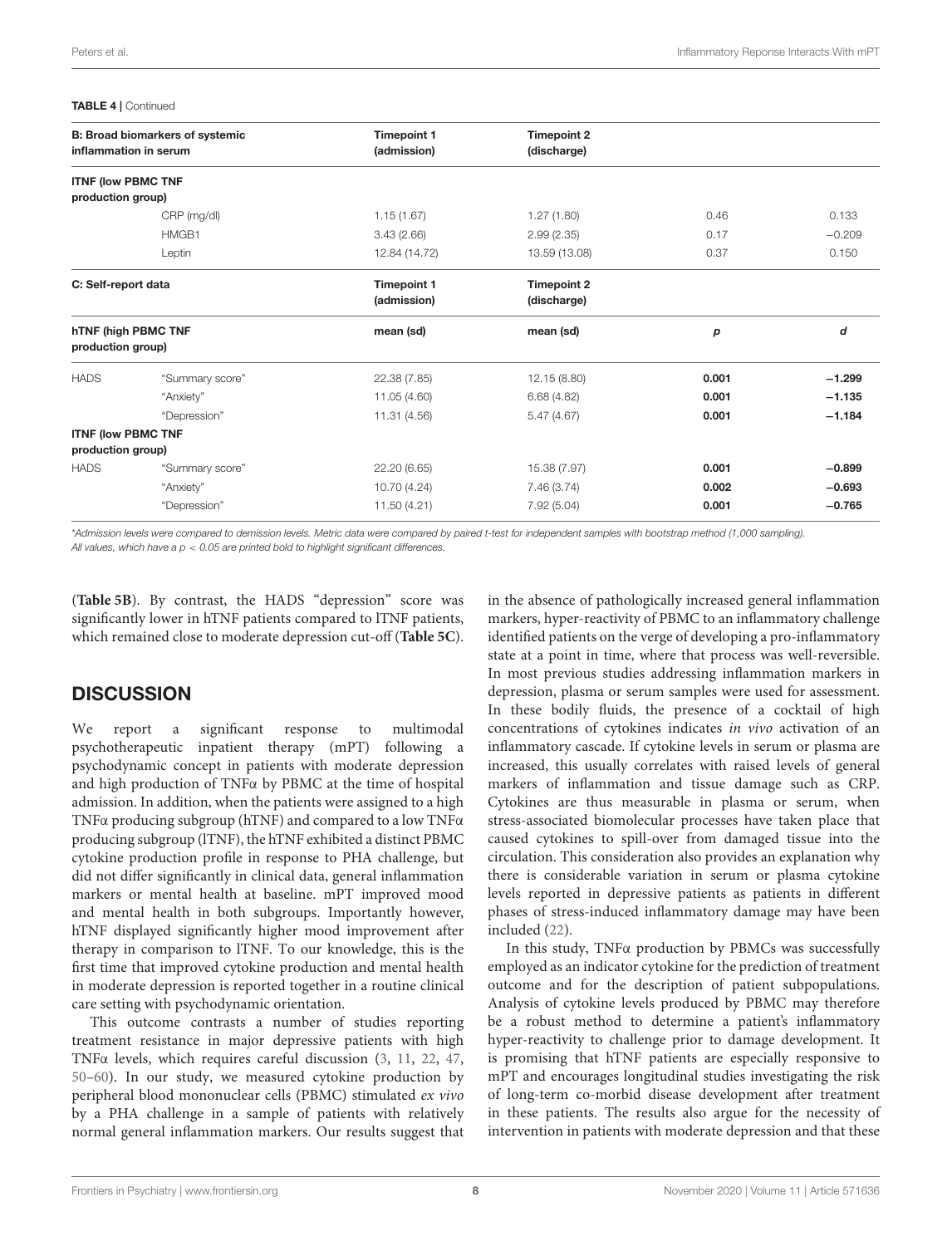<span id="page-8-0"></span>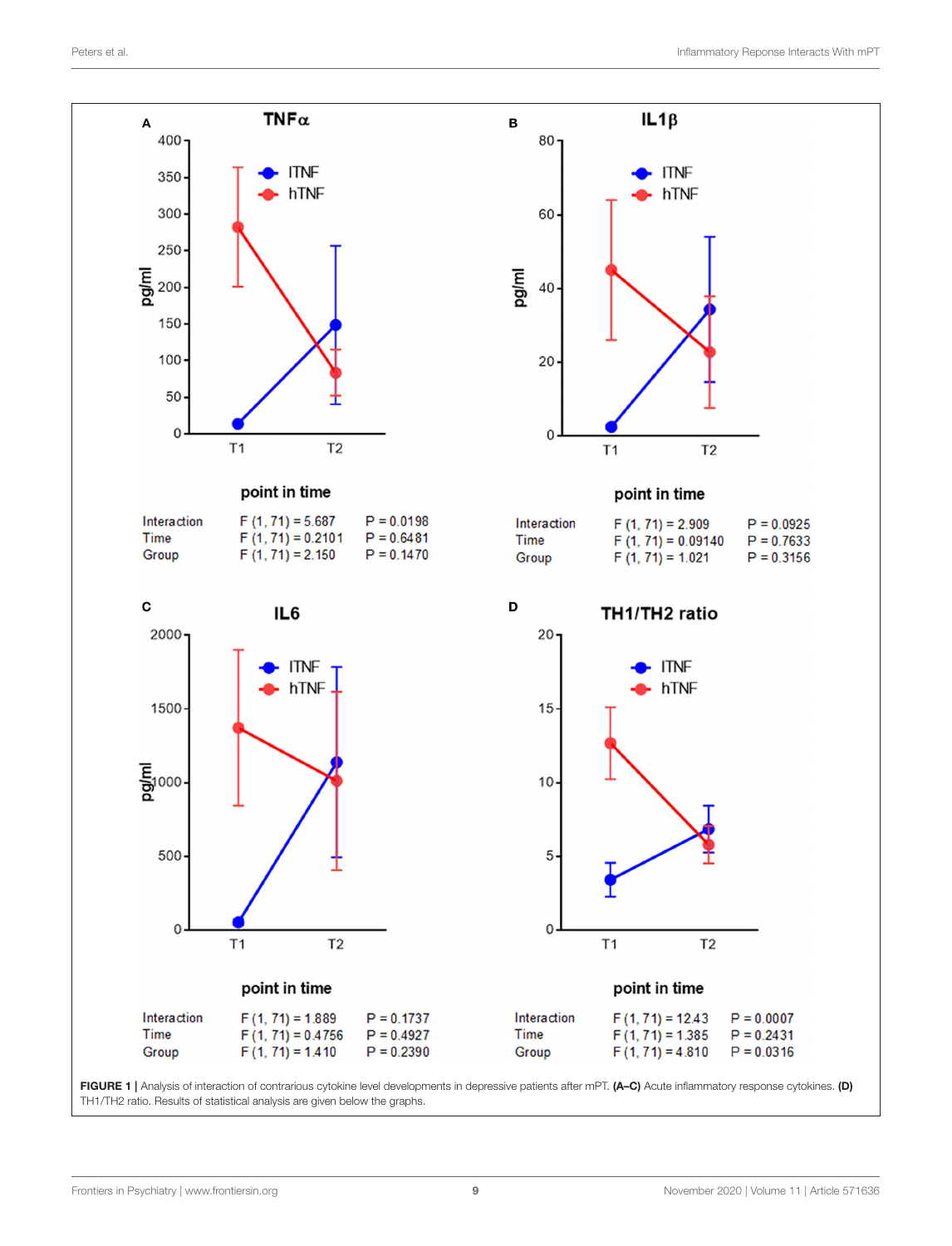#### <span id="page-9-0"></span>TABLE 5 | Comparison of hTNF and lTNF depressive patients after mPT\*.

|                                              |                                                       | hTNF<br>(high PBMC TNF<br>production group)<br>$(N = 36)$ | <b>ITNF</b><br>(low PBMC TNF<br>production group)<br>$(N = 37)$ |       |          |
|----------------------------------------------|-------------------------------------------------------|-----------------------------------------------------------|-----------------------------------------------------------------|-------|----------|
| A: Cytokines produced by PHA stimulated PBMC |                                                       | mean (sd)                                                 | mean (sd)                                                       | p     | d        |
|                                              | Acute inflammatory response cytokines                 |                                                           |                                                                 |       |          |
|                                              | $TNF\alpha$ (pg/ml)                                   | 83.59 (188.68)                                            | 148.69 (657.27)                                                 | 0.56  | 0.134    |
|                                              | $IL1\beta$ (pg/ml)                                    | 22.70 (91.07)                                             | 34.29 (119.83)                                                  | 0.64  | 0.109    |
|                                              | IL6 (pg/ml)                                           | 1,011.31 (3,636.72)                                       | 1,139.04 (3,933.74)                                             | 0.88  | 0.034    |
|                                              | NK and TH1 cell promoting cytokines                   |                                                           |                                                                 |       |          |
|                                              | IL12p70 (pg/ml)                                       | 2.61(2.01)                                                | 2.89(2.88)                                                      | 0.63  | 0.112    |
| TH1 cytokines                                |                                                       |                                                           |                                                                 |       |          |
|                                              | $IFNY$ (pg/ml)                                        | 20.52 (53.72)                                             | 26.99 (72.98)                                                   | 0.66  | 0.101    |
| TH17 cytokines                               |                                                       |                                                           |                                                                 |       |          |
|                                              | IL17A (pg/ml)                                         | 4.59 (11.06)                                              | 5.40 (12.90)                                                    | 0.77  | 0.067    |
| TH2 cytokines                                |                                                       |                                                           |                                                                 |       |          |
|                                              | $IL4$ (pg/ml)                                         | 0.34(0.90)                                                | 0.46(1.22)                                                      | 0.62  | 0.112    |
|                                              | $IL5$ (pg/ml)                                         | 0.92(2.00)                                                | 0.90(1.01)                                                      | 0.96  | $-0.013$ |
|                                              | Eosinophil chemotactic cytokines                      |                                                           |                                                                 |       |          |
|                                              | Eotaxin (pg/ml)                                       | 3.33(5.74)                                                | 4.33(7.76)                                                      | 0.53  | 0.146    |
|                                              | Inflammation regulating cytokines                     |                                                           |                                                                 |       |          |
|                                              | $IL2$ (pg/ml)                                         | 4.11(5.25)                                                | 3.47(5.48)                                                      | 0.61  | $-0.119$ |
|                                              | $IL10$ (pg/ml)                                        | 3.65(8.39)                                                | 3.92 (10.97)                                                    | 0.90  | 0.028    |
|                                              | B: Broad biomarkers of systemic inflammation in serum |                                                           |                                                                 |       |          |
|                                              | CRP (mg/dl)                                           | 2.13(3.97)                                                | 1.27(1.80)                                                      | 0.23  | $-0.280$ |
|                                              | HMGB1                                                 | 3.49(2.61)                                                | 2.98(2.35)                                                      | 0.38  | $-0.206$ |
|                                              | Leptin                                                | 11.34 (8.61)                                              | 13.59 (13.08)                                                   | 0.38  | 0.203    |
|                                              | C: Self-report data                                   |                                                           |                                                                 |       |          |
| <b>HADS</b>                                  | "Summary score"                                       | 12.56 (8.83)                                              | 15.38 (8.00)                                                    | 0.10  | 0.335    |
|                                              | "Anxiety"                                             | 6.68(4.83)                                                | 7.46 (3.74)                                                     | 0.44  | 0.181    |
|                                              | "Depression"                                          | 5.47(4.67)                                                | 7.92 (5.04)                                                     | 0.035 | 0.504    |

A: Cytokine production by PHA stimulated PBMC. B: Systemic inflammatory mediators measured in serum. C: Symptoms of and anxiety measured by HADS. Of note: data reported here are comparable to TNF levels produced by PBMC previously reported in healthy participants [\(47](#page-12-4)[–49\)](#page-12-7).

\*Metric data were compared by students t-test for independent samples with bootstrap method (1,000 sampling).

All values, which have a  $p < 0.05$  are printed bold to highlight significant differences.

patients may profit from additional anti-inflammatory treatment. At the same time, it can be hypothesized that patients that show little responsiveness of their PBMC to challenge require intensified treatment.

In support of the concept that subpopulations of depression patients can be defined by inflammatory activity, many studies report higher baseline cytokine levels in depressives prior to treatment when compared with healthy controls. Furthermore, these studies reveal that after treatment, depressives and healthy controls no longer differ in their cytokine levels [\(3,](#page-10-1) [22,](#page-11-5) [53,](#page-12-8) [60–](#page-12-6) [65\)](#page-12-9). Interestingly, the reported levels of cytokines in these studies prior to treatment were similar to the levels observed in our hTNF patients prior to mPT. Also, studies in which baseline cytokine levels in depressives did not differ from healthy controls, reported an increase in pro-inflammatory cytokines after treatment similar to our observation in lTNF [\(66,](#page-12-10) [67\)](#page-12-11). It is therefore feasible to argue that there are at least two subpopulations of patients with

depression with regard to their immune responsiveness, one that is hyper-reactive to challenge and well-treatable and another that is immunologically innate, not challengeable and more resistant to therapy.

Due to the naturalistic hospital setting, the lack of healthy controls or untreated control patients, the unavailability of a randomized controlled design, and successive recruitment are clear limitations of our study. Also, the possibility of a regression to the mean has to be considered, when looking at dichotomized data. In an experimental set up providing data that may depend on many variables, chance can be involved and it is to be ruled out that extreme outcomes observed at one point in time are followed by more moderate ones at another by chance and not due to a real improvement. If regression to the mean were the case, the measures observed in our patients prior to mPT would not differ from measures previously reported in healthy populations and the standard deviations in all analyzed subpopulations would be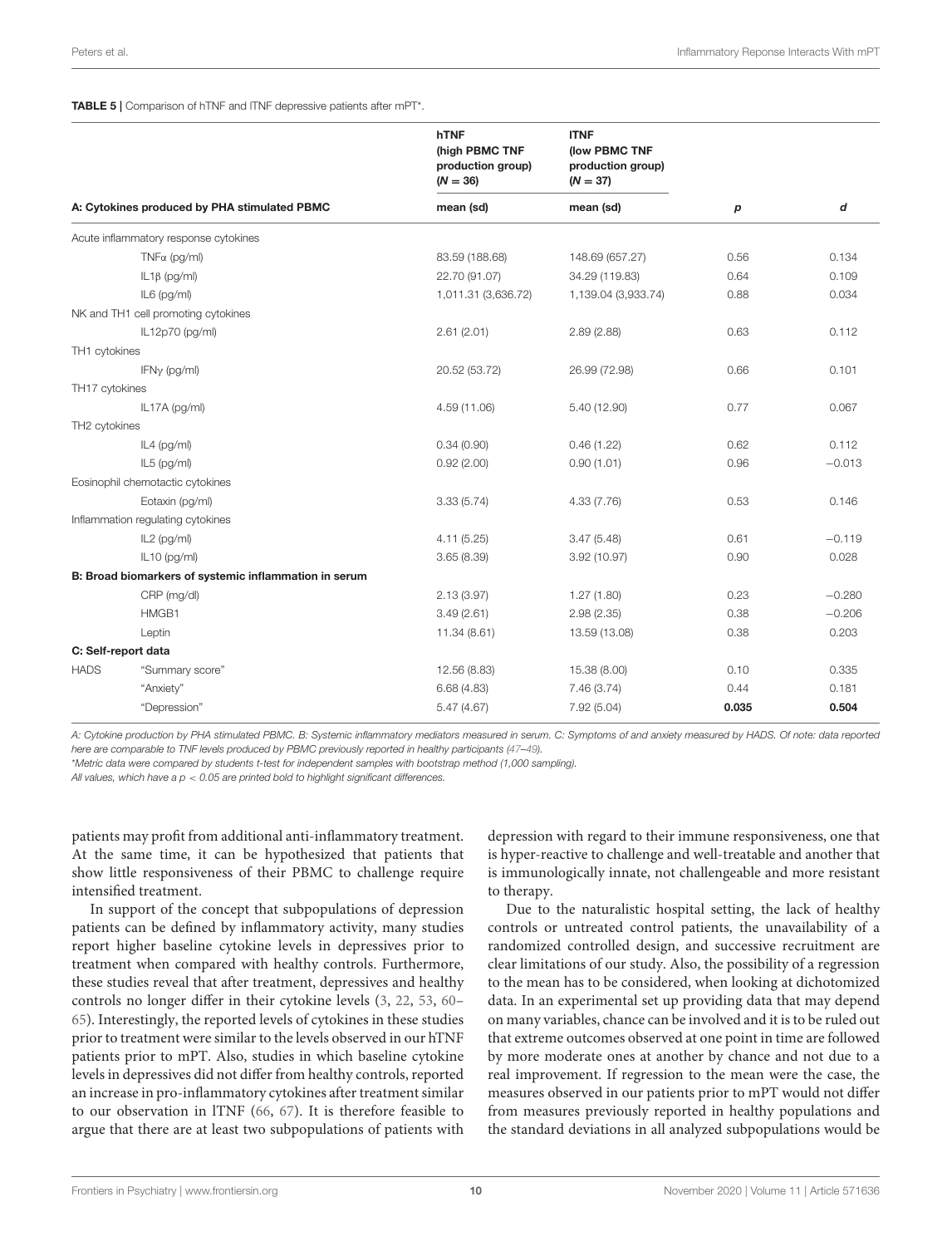larger at T2 compared to T1 [\(68\)](#page-12-12). However, our here analyzed data set did not fulfill these criteria for regression to the mean and allowed the comparison of hTNF and lTNF patients under real life conditions in the light of published data on healthy cytokine production by PBMC.

Also to be considered, one study reported that patients responsive to treatment displayed higher baseline cytokine levels than patients non-responsive to treatment [\(69\)](#page-12-13). Hence, alternative to the approach employed in our study, response to treatment could have been used to subdivide study populations and analyze characteristics of patients with unfavorable treatment outcome. However, treatment response can only be determined post-hoc, while assessment of responsiveness to immune challenge can distinguish subgroups prior to treatment. Of course, the technical requirements for PBMC isolation and ex vivo challenge with PHA are rather high and may require a university hospital setting with a fully equipped immunology laboratory at hand. Though compared to flow cytometry for the identification of PBMC subpopulations, the determination of cytokines in cell culture supernatants can be done with comparably smaller effort. Future studies in this vein could establish this more complex but highly instructive analysis side by side with more easily applicable protocols to determine hyperreactivity of the immune system to challenge in the clinic, for example by using skin tests [\(70\)](#page-12-14).

Another consideration is that it has been known for some time that exposure to traumatizing experiences as well as substantial challenges to the immune system during early childhood may contribute not only to posttraumatic stress disorder and depression but also to lifelong changes in neuroendocrine and inflammatory responsiveness [\(71,](#page-12-15) [72\)](#page-12-16). Recent research has found that, being traumatized reduced the adaptive capacity of the neuroendocrine and immune systems to interact efficiently in response to a new challenge [\(73–](#page-12-17)[75\)](#page-12-18). However, the changes resulting from traumatization tend to be lasting and can be expected to increase systemic inflammation markers [\(76\)](#page-12-19). As we did not observe this, and our patient population showed impact of event scale scores below the cut-off of 26 (data not shown), this consideration may not play a role in our patient sample.

In summary, analysis of PBMC cytokine production provides a robust view of immune system reactivity that links high TNFα production in moderately depressive patients at baseline with improved mPT treatment outcome. We report normalization of cytokine production in response to challenge in hTNF after mPT, demonstrating that depression-associated changes in immune system function are reversible in this subpopulation of patients in a clinical psychosomatic inpatient care setting employing multimodal psychotherapeutic inpatient therapy focusing on a psychodynamic concept. This suggests that mPT is effective both

#### **REFERENCES**

<span id="page-10-0"></span>1. Maes M. The cytokine hypothesis of depression: inflammation, oxidative & nitrosative stress (IO&NS) and leaky gut as new targets for adjunctive treatments in depression. Neuro Endocrinol Lett. (2008) 29: 287–91.

on the mental and the somatic level, which contributes to the understanding of psychoimmune circuits involved in depression. Our findings in patients subjected to mPT suggest that the capacity of cells of the immune system to produce inflammatory cytokines can indicate greater adaptive responsiveness of the affected depressive patients to therapy and suggest a more complex relationship between inflammation and depression than previously hypothesized.

# DATA AVAILABILITY STATEMENT

The raw data supporting the conclusions of this article will be made available by the authors, without undue reservation.

# ETHICS STATEMENT

The studies involving human participants were reviewed and approved by Ethics committee of the Justus-Liebig University, Gießen, Germany. The patients/participants provided their written informed consent to participate in this study.

# AUTHOR CONTRIBUTIONS

EP conceptualized and designed the study. MN and AM recruited patients and collected the biological samples under the supervision of EP, SA, FLei, and MC. MN generated the cytokine data with support from AM and under the supervision of MC. MN, AM, and ST collected all other data. EP, MN, and ST performed data processing and statistical analysis. MR and JK provided general support. EP, MC, and JK provided funding and supervised all stages of the study. MR, SA, FLew, and JK provided clinical supervision for the study. EP, MN, and ST interpreted the data. EP drafted the manuscript and coordinated the manuscript writing. All authors read, revised critically, and approved the final manuscript.

### FUNDING

The conduct of the research was partially supported by funds from the Von Behring-Röntgen-Foundation (Von Behring-Röntgen-Stiftung).

### ACKNOWLEDGMENTS

We gratefully acknowledge the professional language editing services of Annette Smith, Toronto, Canada and the technical support of Susanne Tumala Psychoneuroimmunology Laboratory, Giessen, Germany.

- 2. Dantzer R. Depression and inflammation: an intricate relationship. Biol Psychiatry. (2012) 71:4–5. doi: [10.1016/j.biopsych.2011.10.025](https://doi.org/10.1016/j.biopsych.2011.10.025)
- <span id="page-10-1"></span>3. Dahl J, Ormstad H, Aass HC, Malt UF, Bendz LT, Sandvik L, et al. The plasma levels of various cytokines are increased during ongoing depression and are reduced to normal levels after recovery. Psychoneuroendocrinology. (2014) 45:77–86. doi: [10.1016/j.psyneuen.2014.03.019](https://doi.org/10.1016/j.psyneuen.2014.03.019)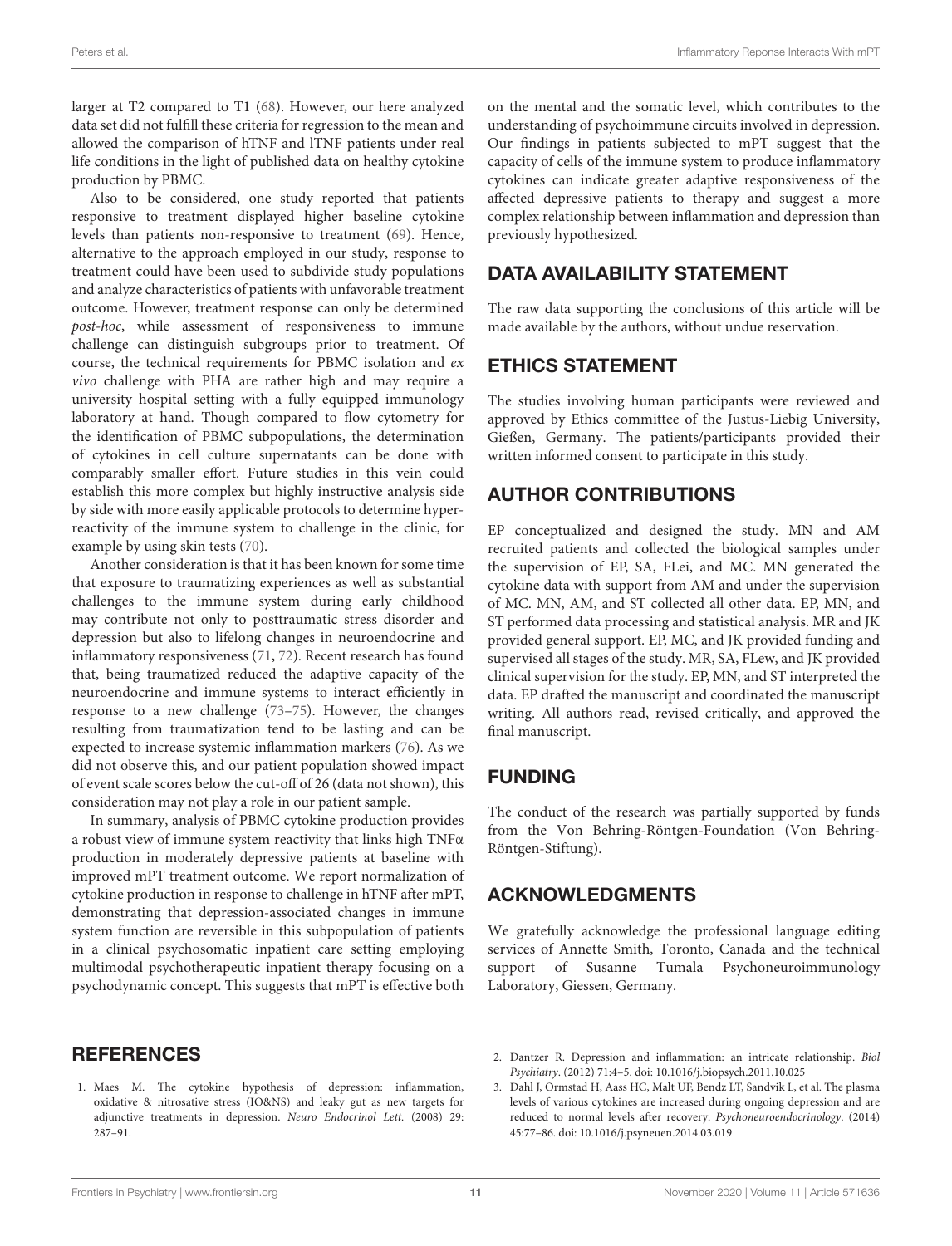- 4. Kiecolt-Glaser JK, Derry HM, Fagundes CP. Inflammation: depression fans the flames and feasts on the heat. Am J Psychiatry. (2015) 172:1075–91. doi: [10.1176/appi.ajp.2015.15020152](https://doi.org/10.1176/appi.ajp.2015.15020152)
- 5. Grosse L, Hoogenboezem T, Ambree O, Bellingrath S, Jorgens S, de Wit HJ, et al. Deficiencies of the T and natural killer cell system in major depressive disorder: T regulatory cell defects are associated with inflammatory monocyte activation. Brain Behav Immun. (2016) 54:38–44. doi: [10.1016/j.bbi.2015.12.003](https://doi.org/10.1016/j.bbi.2015.12.003)
- 6. Haapakoski R, Ebmeier KP, Alenius H, Kivimaki M. Innate and adaptive immunity in the development of depression: an update on current knowledge and technological advances. Prog Neuropsychopharmacol Biol Psychiatry. (2016) 66:63–72. doi: [10.1016/j.pnpbp.2015.11.012](https://doi.org/10.1016/j.pnpbp.2015.11.012)
- 7. Farooq RK, Asghar K, Kanwal S, Zulqernain A. Role of inflammatory cytokines in depression: focus on interleukin-1beta. Biomed Rep. (2017) 6:15–20. doi: [10.3892/br.2016.807](https://doi.org/10.3892/br.2016.807)
- <span id="page-11-0"></span>8. Strawbridge R, Young AH, Cleare AJ. Biomarkers for depression: recent insights, current challenges and future prospects. Neuropsychiatr Dis Treat. (2017) 13:1245–62. doi: [10.2147/NDT.S114542](https://doi.org/10.2147/NDT.S114542)
- <span id="page-11-1"></span>9. Maes M, Lambrechts J, Bosmans E, Jacobs J, Suy E, Vandervorst C, et al. Evidence for a systemic immune activation during depression: results of leukocyte enumeration by flow cytometry in conjunction with monoclonal antibody staining. Psychol Med. (1992) 22:45–53. doi: [10.1017/S0033291700032712](https://doi.org/10.1017/S0033291700032712)
- 10. Pace TW, Miller AH. Cytokines and glucocorticoid receptor signaling. Relevance to major depression. Ann N Y Acad Sci. (2009) 1179:86–105. doi: [10.1111/j.1749-6632.2009.04984.x](https://doi.org/10.1111/j.1749-6632.2009.04984.x)
- <span id="page-11-6"></span>11. Dowlati Y, Herrmann N, Swardfager W, Liu H, Sham L, Reim EK, et al. A meta-analysis of cytokines in major depression. Biol Psychiatry. (2010) 67:446–57. doi: [10.1016/j.biopsych.2009.09.033](https://doi.org/10.1016/j.biopsych.2009.09.033)
- 12. Irwin MR, Cole SW. Reciprocal regulation of the neural and innate immune systems. Nat Rev Immunol. (2011) 11:625–32. doi: [10.1038/nri3042](https://doi.org/10.1038/nri3042)
- 13. Fleshner M. Stress-evoked sterile inflammation, danger associated molecular patterns (DAMPs), microbial associated molecular patterns (MAMPs) and the inflammasome. Brain Behav Immun. (2013) 27:1–7. doi: [10.1016/j.bbi.2012.08.012](https://doi.org/10.1016/j.bbi.2012.08.012)
- <span id="page-11-2"></span>14. Jones KA, Thomsen C. The role of the innate immune system in psychiatric disorders. Mol Cell Neurosci. (2013) 53:52–62. doi: [10.1016/j.mcn.2012.10.002](https://doi.org/10.1016/j.mcn.2012.10.002)
- <span id="page-11-3"></span>15. Carvalho AF, Solmi M, Sanches M, Machado MO, Stubbs B, Ajnakina O, et al. Evidence-based umbrella review of 162 peripheral biomarkers for major mental disorders. Transl Psychiatry. (2020) 10:152. doi: [10.1038/s41398-020-0835-5](https://doi.org/10.1038/s41398-020-0835-5)
- <span id="page-11-4"></span>16. Dantzer R, O'Connor JC, Freund GG, Johnson RW, Kelley KW. From inflammation to sickness and depression: when the immune system subjugates the brain. Nat Rev Neurosci. (2008) 9:46–56. doi: [10.1038/nrn2297](https://doi.org/10.1038/nrn2297)
- 17. DellaGioia N, Hannestad J. A critical review of human endotoxin administration as an experimental paradigm of depression. Neurosci Biobehav Rev. (2010) 34:130–43. doi: [10.1016/j.neubiorev.2009.07.014](https://doi.org/10.1016/j.neubiorev.2009.07.014)
- 18. Rohleder N. Acute and chronic stress induced changes in sensitivity of peripheral inflammatory pathways to the signals of multiple stress systems −2011 curt richter award winner. Psychoneuroendocrinology. (2012) 37:307– 16. doi: [10.1016/j.psyneuen.2011.12.015](https://doi.org/10.1016/j.psyneuen.2011.12.015)
- 19. Rohleder N. Stimulation of systemic low-grade inflammation by psychosocial stress. Psychosom Med. (2014) 76:181–9. doi: [10.1097/PSY.0000000000000049](https://doi.org/10.1097/PSY.0000000000000049)
- <span id="page-11-7"></span>20. Strawbridge R, Arnone D, Danese A, Papadopoulos A, Herane Vives A, Cleare AJ. Inflammation and clinical response to treatment in depression: a meta-analysis. Eur Neuropsychopharmacol. (2015) 25:1532–43. doi: [10.1016/j.euroneuro.2015.06.007](https://doi.org/10.1016/j.euroneuro.2015.06.007)
- <span id="page-11-10"></span>21. Bhattacharya A, Drevets WC. Role of neuro-immunological factors in the pathophysiology of mood disorders: implications for novel therapeutics for treatment resistant depression. Curr Top Behav Neurosci. (2017) 31:339–56. doi: [10.1007/7854\\_2016\\_43](https://doi.org/10.1007/7854_2016_43)
- <span id="page-11-5"></span>22. Kohler CA, Freitas TH, Maes M, de Andrade NQ, Liu CS, Fernandes BS, et al. Peripheral cytokine and chemokine alterations in depression: a meta-analysis of 82 studies. Acta Psychiatr Scand. (2017) 135:373–87. doi: [10.1111/acps.12698](https://doi.org/10.1111/acps.12698)
- 23. Rojas PS, Fritsch R, Rojas RA, Jara P, Fiedler JL. Serum brain-derived neurotrophic factor and glucocorticoid receptor levels in lymphocytes as markers of antidepressant response in major depressive patients: a pilot study. Psychiatry Res. (2011) 189:239–45. doi: [10.1016/j.psychres.2011.04.032](https://doi.org/10.1016/j.psychres.2011.04.032)
- 24. Eyre HA, Stuart MJ, Baune BT. A phase-specific neuroimmune model of clinical depression. Prog Neuropsychopharmacol Biol Psychiatry. (2014) 54:265–74. doi: [10.1016/j.pnpbp.2014.06.011](https://doi.org/10.1016/j.pnpbp.2014.06.011)
- 25. Fischer S, Strawbridge R, Vives AH, Cleare AJ. Cortisol as a predictor of psychological therapy response in depressive disorders: systematic review and meta-analysis. Br J Psychiatry. (2017) 210:105–9. doi: [10.1192/bjp.bp.115.180653](https://doi.org/10.1192/bjp.bp.115.180653)
- <span id="page-11-8"></span>26. Arteaga-Henriquez G, Simon MS, Burger B, Weidinger E, Wijkhuijs A, Arolt V, et al. Low-grade inflammation as a predictor of antidepressant and antiinflammatory therapy response in MDD patients: a systematic review of the literature in combination with an analysis of experimental data collected in the EU-MOODINFLAME consortium. Front Psychiatry. (2019) 10:458. doi: [10.3389/fpsyt.2019.00458](https://doi.org/10.3389/fpsyt.2019.00458)
- <span id="page-11-9"></span>27. Papargyri P, Zapanti E, Salakos N, Papargyris L, Bargiota A, Mastorakos G. Links between HPA axis and adipokines: clinical implications in paradigms of stress-related disorders. Expert Rev Endocrinol Metab. (2018) 13:317–32. doi: [10.1080/17446651.2018.1543585](https://doi.org/10.1080/17446651.2018.1543585)
- <span id="page-11-11"></span>28. Kappelmann N, Lewis G, Dantzer R, Jones PB, Khandaker GM. Antidepressant activity of anti-cytokine treatment: a systematic review and meta-analysis of clinical trials of chronic inflammatory conditions. Mol Psychiatry. (2016) 23:335–43. doi: [10.1038/mp.2016.167](https://doi.org/10.1038/mp.2016.167)
- <span id="page-11-12"></span>29. Leichsenring F, Ruger U. [Psychotherapy and evidence-based medicine (EBM)–randomized controlled vs. naturalistic studies: is there only one gold standard?]. Z Psychosom Med Psychother. (2004) 50:203–17. doi: [10.13109/zptm.2004.50.2.203](https://doi.org/10.13109/zptm.2004.50.2.203)
- <span id="page-11-13"></span>30. Liebherz S, Rabung S. Do patients' symptoms and interpersonal problems improve in psychotherapeutic hospital treatment in Germany? a systematic review and meta-analysis. PLoS ONE. (2014) 9:e105329. doi: [10.1371/journal.pone.0105329](https://doi.org/10.1371/journal.pone.0105329)
- 31. DGPPN, B., KBV, AWMF (eds.) for the Guideline Group Unipolar Depression. (2015). S3-Leitlinie/Nationale Versorgungsleitlinie Unipolare Depression – Langfassung. Available online at: [www.depression.](www.depression.versorgungsleitlinien.de) [versorgungsleitlinien.de](www.depression.versorgungsleitlinien.de)
- <span id="page-11-17"></span>32. Nosper M. Krankenhausbehandlung und psychosomatische Rehabilitation richtig verordnen. Psychotherapeutenjournal. (2017) 4:331–8.
- 33. Harter M, Jansen A, Berger M, Baumeister H, Bschor T, Harfst T, et al. [Psychotherapy of depressive disorders: evidence in chronic depression and comorbidities]. Nervenarzt. (2018) 89:252–62. doi: [10.1007/s00115-018-0485-5](https://doi.org/10.1007/s00115-018-0485-5)
- <span id="page-11-14"></span>34. Meister R, Jansen A, Berger M, Baumeister H, Bschor T, Harfst T, et al. [Psychotherapy of depressive disorders : procedures, evidence and perspectives]. Nervenarzt. (2018) 89:241–51. doi: [10.1007/s00115-018-0484-6](https://doi.org/10.1007/s00115-018-0484-6)
- <span id="page-11-15"></span>35. Slavich GM, Irwin MR. From stress to inflammation and major depressive disorder: a social signal transduction theory of depression. Psychol Bull. (2014) 140:774–815. doi: [10.1037/a0035302](https://doi.org/10.1037/a0035302)
- 36. Hiles SA, Baker AL, de Malmanche T, Attia J. Interleukin-6, Creactive protein and interleukin-10 after antidepressant treatment in people with depression: a meta-analysis. Psychol Med. (2012) 42:2015–26. doi: [10.1017/S0033291712000128](https://doi.org/10.1017/S0033291712000128)
- <span id="page-11-16"></span>37. Nusslock R, Miller GE. Early-life adversity and physical and emotional health across the lifespan: a neuroimmune network hypothesis. Biol Psychiatry. (2016) 80:23–32. doi: [10.1016/j.biopsych.2015.05.017](https://doi.org/10.1016/j.biopsych.2015.05.017)
- <span id="page-11-18"></span>38. Lopes RP, Grassi-Oliveira R, de Almeida LR, Stein LM, Luz C, Teixeira AL, et al. Neuroimmunoendocrine interactions in patients with recurrent major depression, increased early life stress and long-standing posttraumatic stress disorder symptoms. Neuroimmunomodulation. (2012) 19:33–42. doi: [10.1159/000327352](https://doi.org/10.1159/000327352)
- <span id="page-11-19"></span>39. Lin P, Ding B, Wu Y, Dong K, Li Q. Mitogen-stimulated cell proliferation and cytokine production in major depressive disorder patients. BMC Psychiatry. (2018) 18:330. doi: [10.1186/s12888-018-1906-5](https://doi.org/10.1186/s12888-018-1906-5)
- <span id="page-11-20"></span>40. Surenaud M, Manier C, Richert L, Thiebaut R, Levy Y, Hue S, et al. Optimization and evaluation of Luminex performance with supernatants of antigen-stimulated peripheral blood mononuclear cells. BMC Immunol. (2016) 17:44. doi: [10.1186/s12865-016-0182-8](https://doi.org/10.1186/s12865-016-0182-8)
- <span id="page-11-21"></span>41. Herrmann C. International experiences with the hospital anxiety and depression scale–a review of validation data and clinical results. J Psychosom Res. (1997) 42:17–41. doi: [10.1016/S0022-3999\(96\)00216-4](https://doi.org/10.1016/S0022-3999(96)00216-4)
- <span id="page-11-22"></span>42. Wosu AC, Valdimarsdottir U, Shields AE, Williams DR, Williams MA. Correlates of cortisol in human hair: implications for epidemiologic studies